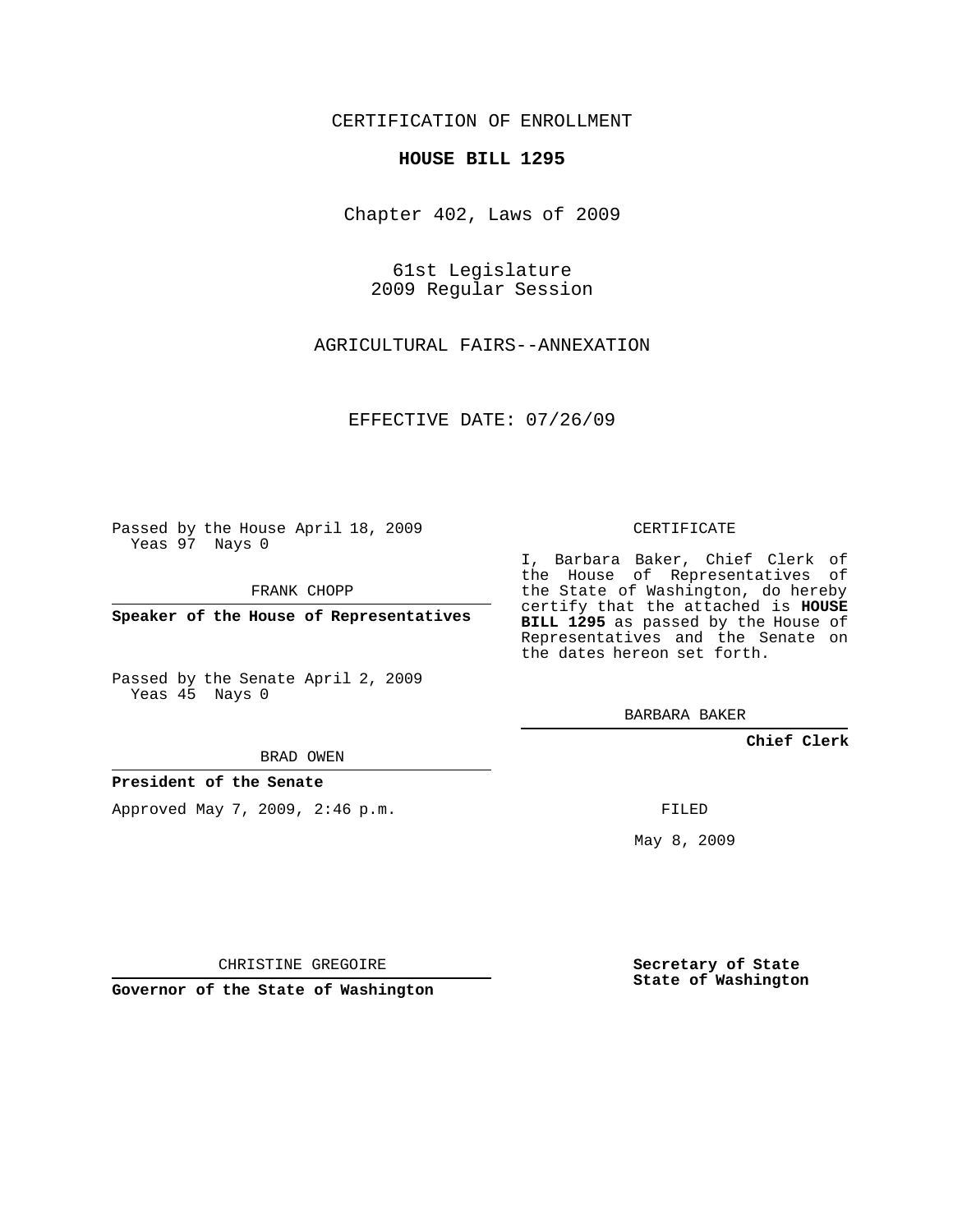# **HOUSE BILL 1295** \_\_\_\_\_\_\_\_\_\_\_\_\_\_\_\_\_\_\_\_\_\_\_\_\_\_\_\_\_\_\_\_\_\_\_\_\_\_\_\_\_\_\_\_\_

\_\_\_\_\_\_\_\_\_\_\_\_\_\_\_\_\_\_\_\_\_\_\_\_\_\_\_\_\_\_\_\_\_\_\_\_\_\_\_\_\_\_\_\_\_

## AS AMENDED BY THE SENATE

Passed Legislature - 2009 Regular Session

# **State of Washington 61st Legislature 2009 Regular Session**

**By** Representatives Warnick and Upthegrove

Read first time 01/16/09. Referred to Committee on Local Government & Housing.

 AN ACT Relating to annexing areas used for agricultural fairs; amending RCW 35.13.010 and 35A.14.010; adding a new section to chapter 35.13 RCW; adding a new section to chapter 35A.14 RCW; and creating a new section.

BE IT ENACTED BY THE LEGISLATURE OF THE STATE OF WASHINGTON:

 NEW SECTION. **Sec. 1.** The legislature recognizes that agricultural fairs serve valuable educational, vocational, and recreational purposes that promote the public good and serve as showcases for an important sector of Washington's economy. The legislature also recognizes that counties provide territory for agricultural fairs and supporting services, thereby creating locales for economic and other beneficial activities. Washington's increasing population can, however, create significant annexation pressures that impact fairgrounds and surrounding lands.

 In recognition of the many benefits of agricultural fairs and the importance of promoting effective annexation laws, the legislature intends to establish clear and logical procedures for the annexation of county-owned fairgrounds that are consistent with the longstanding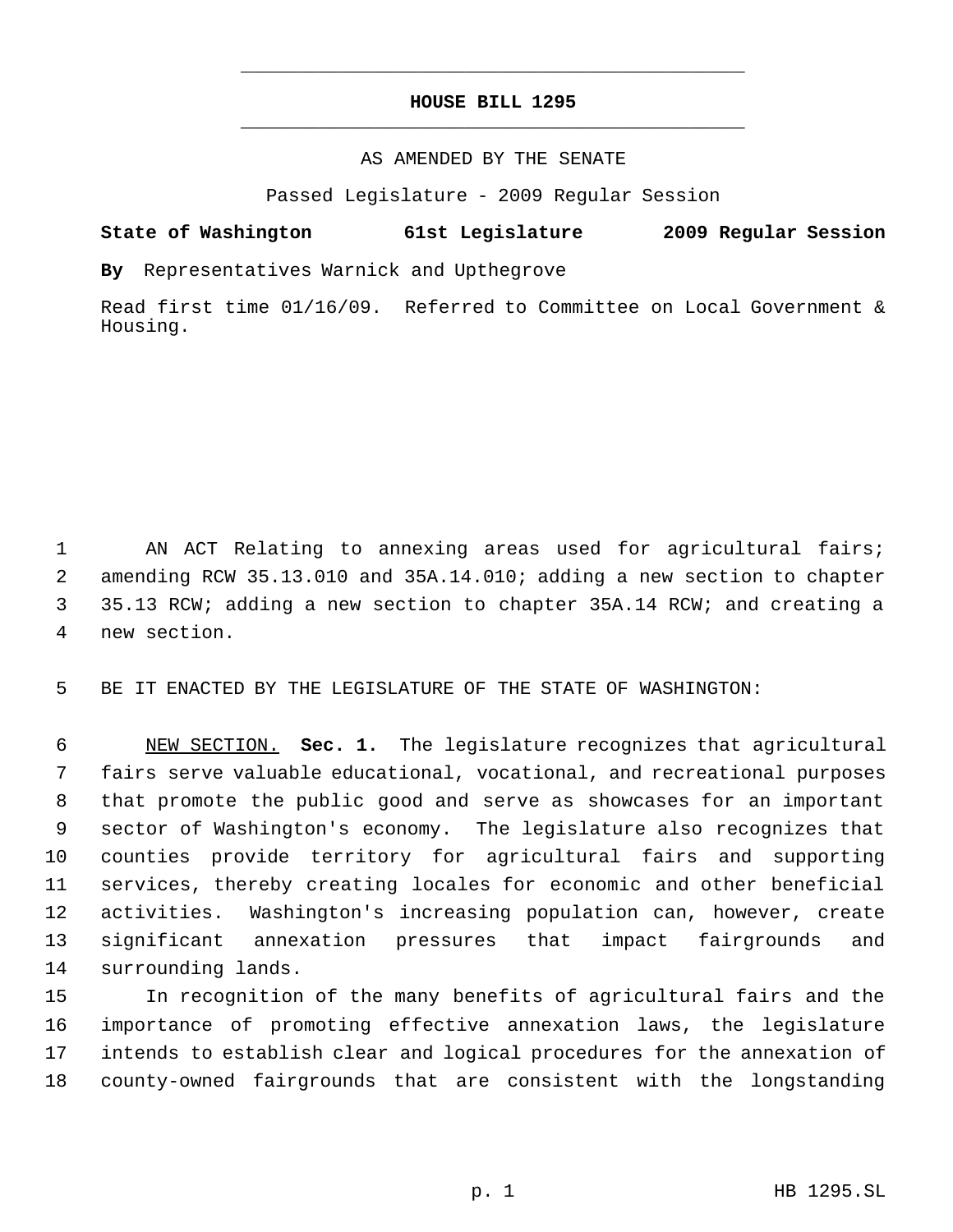requirement that these grounds may only be annexed with the consent of a majority of the county legislative authority.

 **Sec. 2.** RCW 35.13.010 and 1965 c 7 s 35.13.010 are each amended to read as follows:

 Any portion of a county not incorporated as part of a city or town but lying contiguous thereto may become a part of the city or town by 7 annexation((: PROVIDED, That property owned by a county, and used for 8 the purpose of an agricultural fair as provided in chapter 15.76 RCW or 9 chapter - 36.37 - RCW - shall - not - be - subject - to - annexation - without - the 10 consent of the majority of the board of county commissioners)). An area proposed to be annexed to a city or town shall be deemed contiguous thereto even though separated by water or tide or shore lands on which no bona fide residence is maintained by any person.

 NEW SECTION. **Sec. 3.** A new section is added to chapter 35.13 RCW to read as follows:

 (1) Territory owned by a county and used for an agricultural fair as provided in chapter 15.76 RCW or chapter 36.37 RCW may only be annexed to a city or town through the method prescribed in this section.

 (a) The legislative body of the city or town proposing the annexation must submit a request for annexation and a legal description of the subject territory to the legislative authority of the county within which the territory is located.

 (b) Upon receipt of the request and description, the county legislative authority has thirty days to review the proposal and determine if the annexation proceedings will continue. As a condition of approval, the county legislative authority may modify the proposal, but it may not add territory that was not included in the request and description. Approval of the county legislative authority is a condition precedent to further proceedings upon the request and there is no appeal of the county legislative authority's decision.

 (c) If the county legislative authority determines that the proceedings may continue, it must, within thirty days of the determination, fix a date for a public hearing on the proposal, and cause notice of the hearing to be published at least once a week for two weeks prior to the hearing in one or more newspapers of general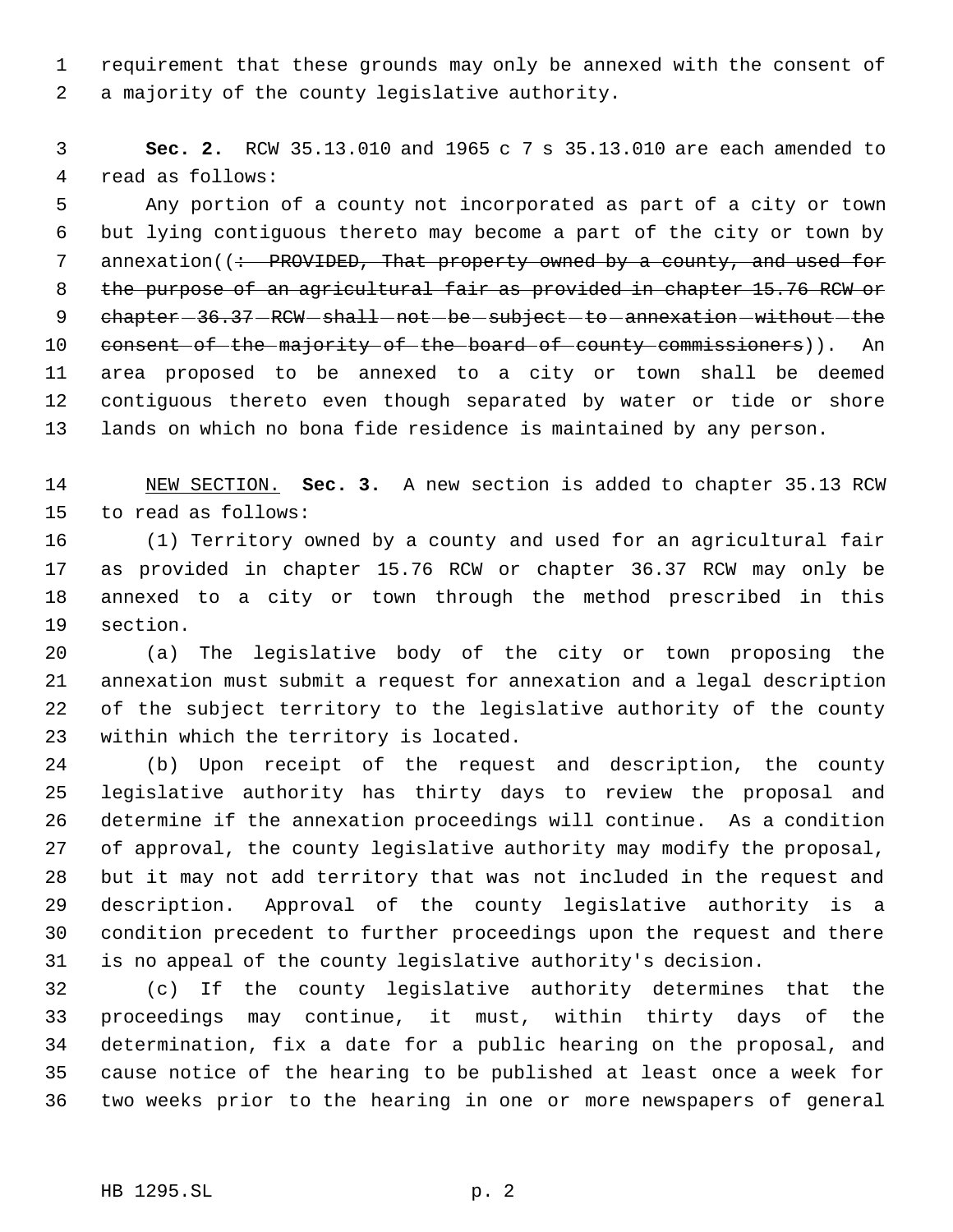circulation in the territory proposed for annexation. The notice must also be posted in three public places within the subject territory, specify the time and place of the hearing, and invite interested persons to appear and voice approval or disapproval of the annexation. If the annexation proposal provides for assumption of indebtedness or adoption of a proposed zoning regulation, the notice must include a statement of these requirements.

 (d) If, following the conclusion of the hearing, a majority of the county legislative authority deems the annexation proposal to be in the best interest of the county, it may adopt a resolution approving of the annexation.

 (e) If, following the county legislative authority's adoption of the annexation approval resolution, the legislative body of the city or town proposing annexation determines to effect the annexation, it must do so by ordinance. The ordinance: (i) May only include territory approved for annexation in the resolution adopted under (d) of this 17 subsection; and (ii) must not exclude territory approved for annexation in the resolution adopted under (d) of this subsection. Upon passage of the annexation ordinance, a certified copy must be filed with the applicable county legislative authority.

 (2) Any territory annexed through an ordinance adopted under this section is annexed and becomes a part of the city or town upon the date fixed in the ordinance.

 **Sec. 4.** RCW 35A.14.010 and 1967 ex.s. c 119 s 35A.14.010 are each amended to read as follows:

 Any portion of a county not incorporated as part of a city or town but lying contiguous to a code city may become a part of the charter 28 code city or noncharter code city by annexation( $\left( \div \text{ }$  PROVIDED, -That 29 property owned by a county, and used for the purpose of an agricultural fair as provided in chapter 15.76 RCW or chapter 36.37 RCW shall not be subject to annexation without the consent of the majority of the board 32 of county commissioners)). An area proposed to be annexed to a charter code city or noncharter code city shall be deemed contiguous thereto even though separated by water or tide or shore lands and, upon annexation of such area, any such intervening water and/or tide or shore lands shall become a part of such annexing city.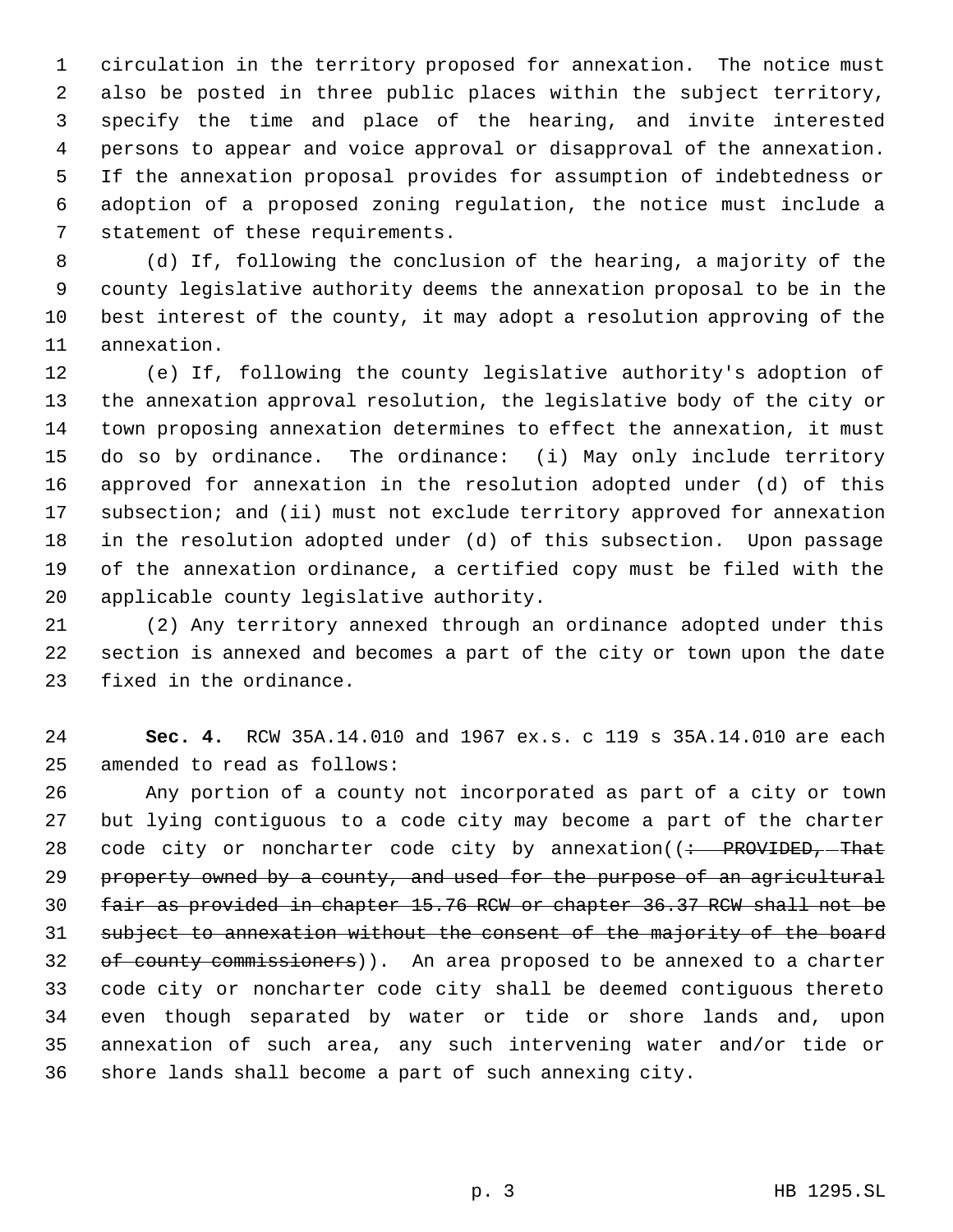NEW SECTION. **Sec. 5.** A new section is added to chapter 35A.14 RCW to read as follows:

 (1) Territory owned by a county and used for an agricultural fair as provided in chapter 15.76 RCW or chapter 36.37 RCW may only be annexed to a code city through the method prescribed in this section.

 (a) The legislative body of the city proposing the annexation must submit a request for annexation and a legal description of the subject territory to the legislative authority of the county within which the territory is located.

 (b) Upon receipt of the request and description, the county legislative authority has thirty days to review the proposal and determine if the annexation proceedings will continue. As a condition of approval, the county legislative authority may modify the proposal, but it may not add territory that was not included in the request and description. Approval of the county legislative authority is a condition precedent to further proceedings upon the request and there is no appeal of the county legislative authority's decision.

 (c) If the county legislative authority determines that the proceedings may continue, it must, within thirty days of the determination, fix a date for a public hearing on the proposal, and cause notice of the hearing to be published at least once a week for two weeks prior to the hearing in one or more newspapers of general circulation in the territory proposed for annexation. The notice must also be posted in three public places within the subject territory, specify the time and place of the hearing, and invite interested persons to appear and voice approval or disapproval of the annexation. If the annexation proposal provides for assumption of indebtedness or adoption of a proposed zoning regulation, the notice must include a statement of these requirements.

 (d) If, following the conclusion of the hearing, a majority of the county legislative authority deems the annexation proposal to be in the best interest of the county, it may adopt a resolution approving of the annexation.

 (e) If, following the county legislative authority's adoption of the annexation approval resolution, the legislative body of the city proposing annexation determines to effect the annexation, it must do so by ordinance. The ordinance: (i) May only include territory approved for annexation in the resolution adopted under (d) of this subsection;